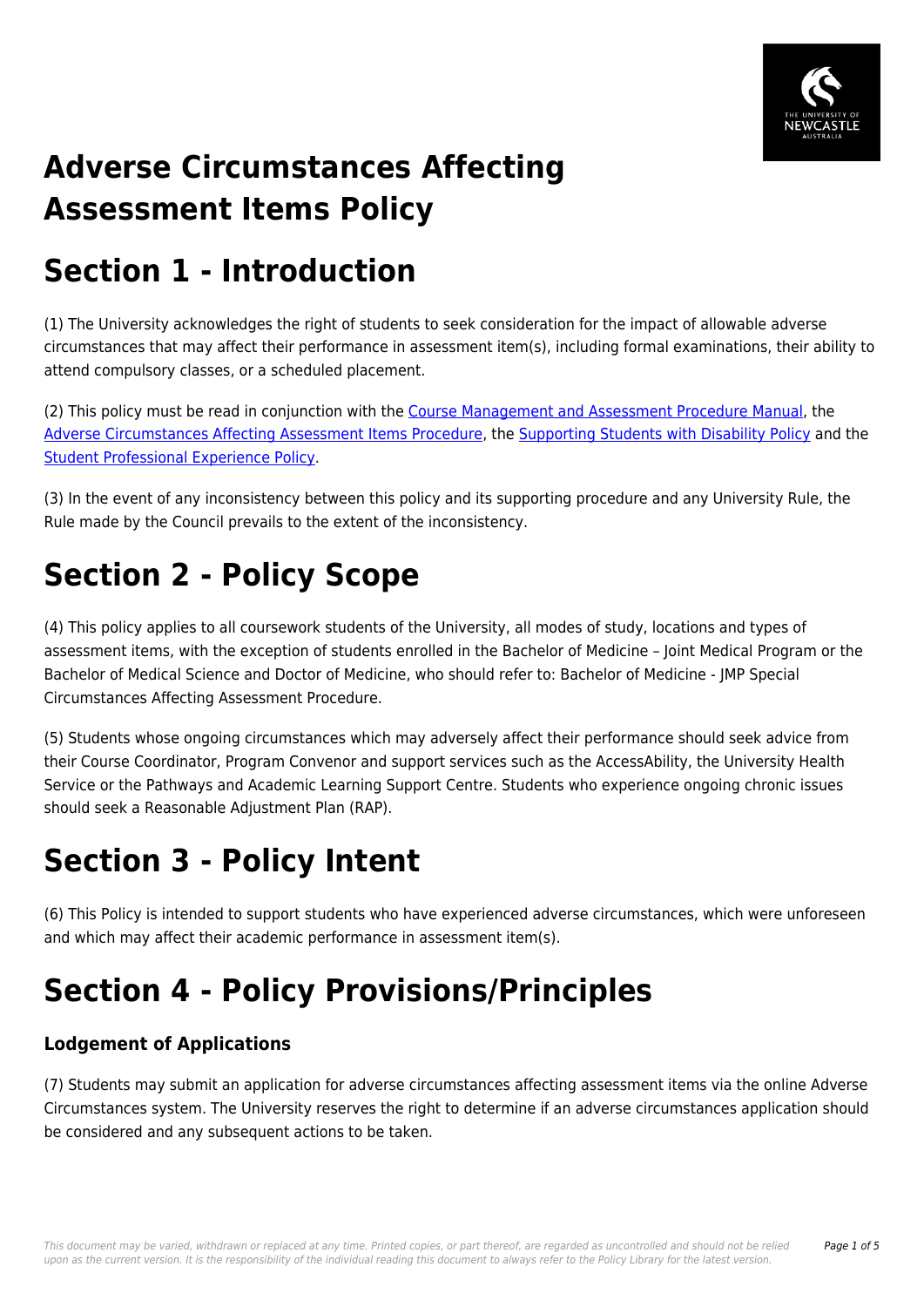#### **Determinations**

(8) Each application will be assessed on its merits and a previous application will not prejudice a subsequent application.

(9) The University may audit the number of applications made by a student and the courses affected. Students who submit a concerning number of applications may be referred to AccessAbility or the Counselling Service for assistance.

(10) The University reserves the right to determine the deadline for submission of an Adverse Circumstances application

### **Storage of Information**

(11) All information provided as part of the adverse circumstances policy or its procedure will be kept in confidence in accordance with the [Privacy and Personal Information Protection Act 1998 No 133](https://policies.newcastle.edu.au/directory-summary.php?legislation=83) and the [Health Records and](https://policies.newcastle.edu.au/directory-summary.php?legislation=24) [Information Privacy Act 2002 No 71.](https://policies.newcastle.edu.au/directory-summary.php?legislation=24)

#### **Outcomes**

(12) The possible outcomes of an application for adverse circumstances affecting an assessment item are:

- a. an extension of time to submit is granted;
- b. permission to undertake an examination during the Rescheduled Examination Period;
- c. provision of an alternative assessment; or
- d. rejection of application;
- e. reschedule of a placement (including Work Integrated Learning Session (WIL)).

### **Demonstration of Adverse Circumstances**

(13) Students who submit an application for adverse circumstances affecting assessment items must be able to demonstrate that one or more of the adverse circumstances listed below may adversely impact their academic performance within the current term or the examination period:

- a. health grounds;
- b. compassionate grounds;
- c. hardship;
- d. trauma;
- e. cultural days; or
- f. unavoidable commitments.

#### **Approval of Adverse Circumstances Applications**

(14) Course Co-ordinators or designated University staff are responsible for approval of applications in accordance with the [Adverse Circumstances Affecting Assessment Items Procedure.](https://policies.newcastle.edu.au/document/view-current.php?id=236)

#### **Supporting Documentation**

(15) All documentation provided must be in English or accompanied by an English translation provided by an agency accepted by the Universities Admissions Centre (NSW and ACT) Pty Ltd (UAC).

(16) Allowable documents are detailed in the [Adverse Circumstances Affecting Assessment Items Procedure](https://policies.newcastle.edu.au/document/view-current.php?id=236).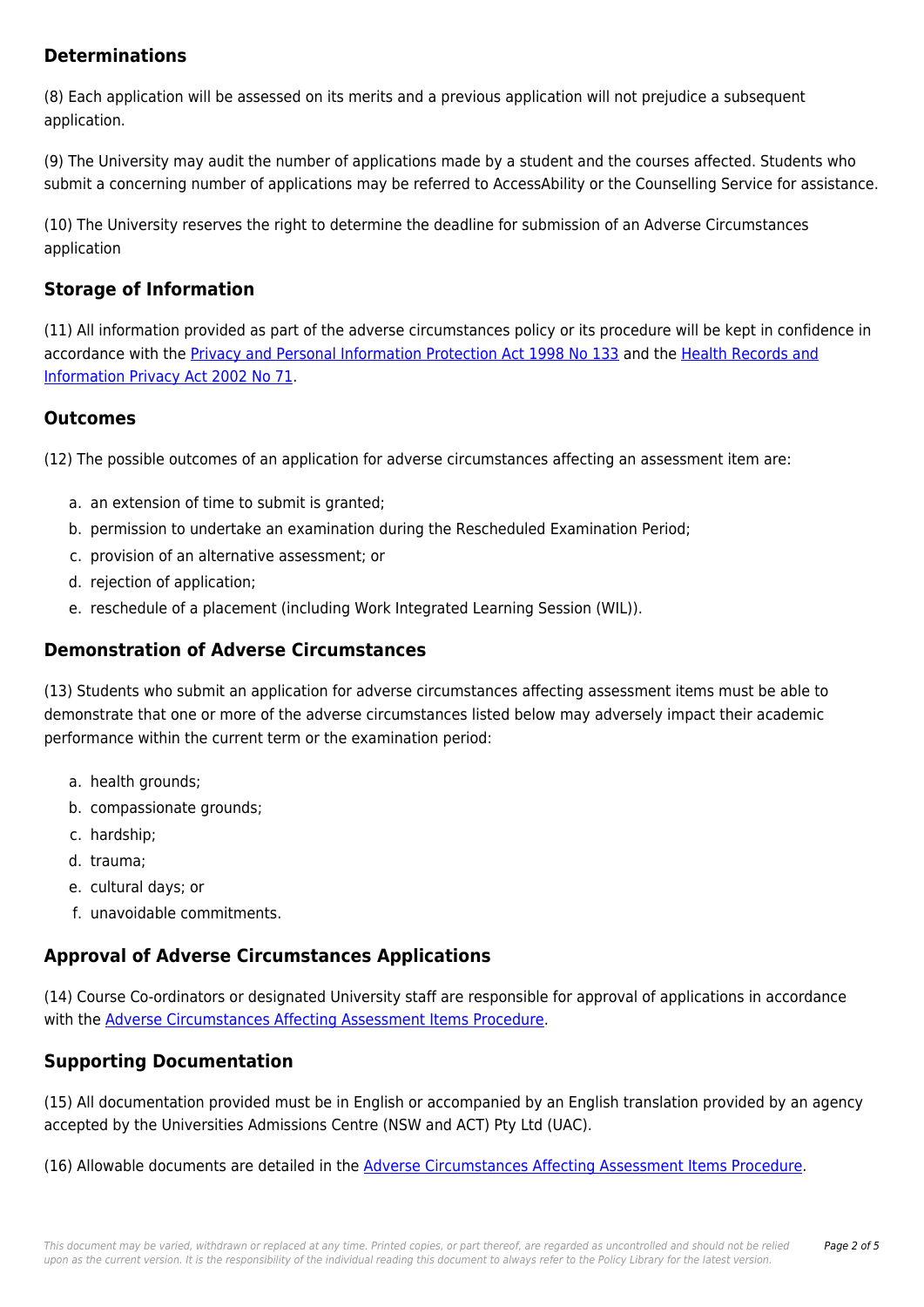University response to the Covid-19: The University is committed to supporting the University and wider community,and reducing the risk of transmission of COVID-19. Until further notice, the University will accept a written statement from students without the need for a medical certificate or JP signature.

(17) Students who submit an application for adverse circumstances are responsible for:

- a. ensuring the authenticity of any supporting documentation that they provide to the University; and
- b. the retention of any supporting documentation for a period of six months after completion of the relevant term. This documentation must be produced by a student when requested to do so by the University.

(18) Aboriginal and Torres Strait Islander students may be exempt from providing supporting documentation, on cultural or compassionate grounds. In such circumstances, a nominee of the Head of Wollotuka Institute is authorised to verify the authenticity of the application.

(19) The University may take steps to verify the authenticity of any documentation provided with an application. This may include seeking further information from persons named in an application or in supporting documentation.

(20) Supply of false information, false or falsified documentation by a student to the University will result in the rejection of the adverse circumstances application and/or the cancellation of the adverse circumstances approval authorisation. This may result in disciplinary action under the **Student Conduct Rule**.

### **Appeals**

(21) Students may appeal the outcome of the adverse circumstances application within three Working days of the outcome being determined.

(22) The appeal should be made in accordance with the [Adverse Circumstances Affecting Assessment Items](https://policies.newcastle.edu.au/document/view-current.php?id=236) [Procedure](https://policies.newcastle.edu.au/document/view-current.php?id=236) (Clause 66-68).

### **Section 5 - Relaxation Provision**

(23) To provide for exceptional circumstances arising in any particular case, the President of Academic Senate may relax any provisions of this policy.

(24) Where students have been impacted by a government (state or Federal) declared natural disaster or other national or international crisis, the Deputy Vice-Chancellor (Academic) and Vice President may waive the requirement for the submission of adverse circumstances applications and associated documentation and may direct Student Central, Schools, Faculties or other areas of the University to put in place arrangements to support impacted students.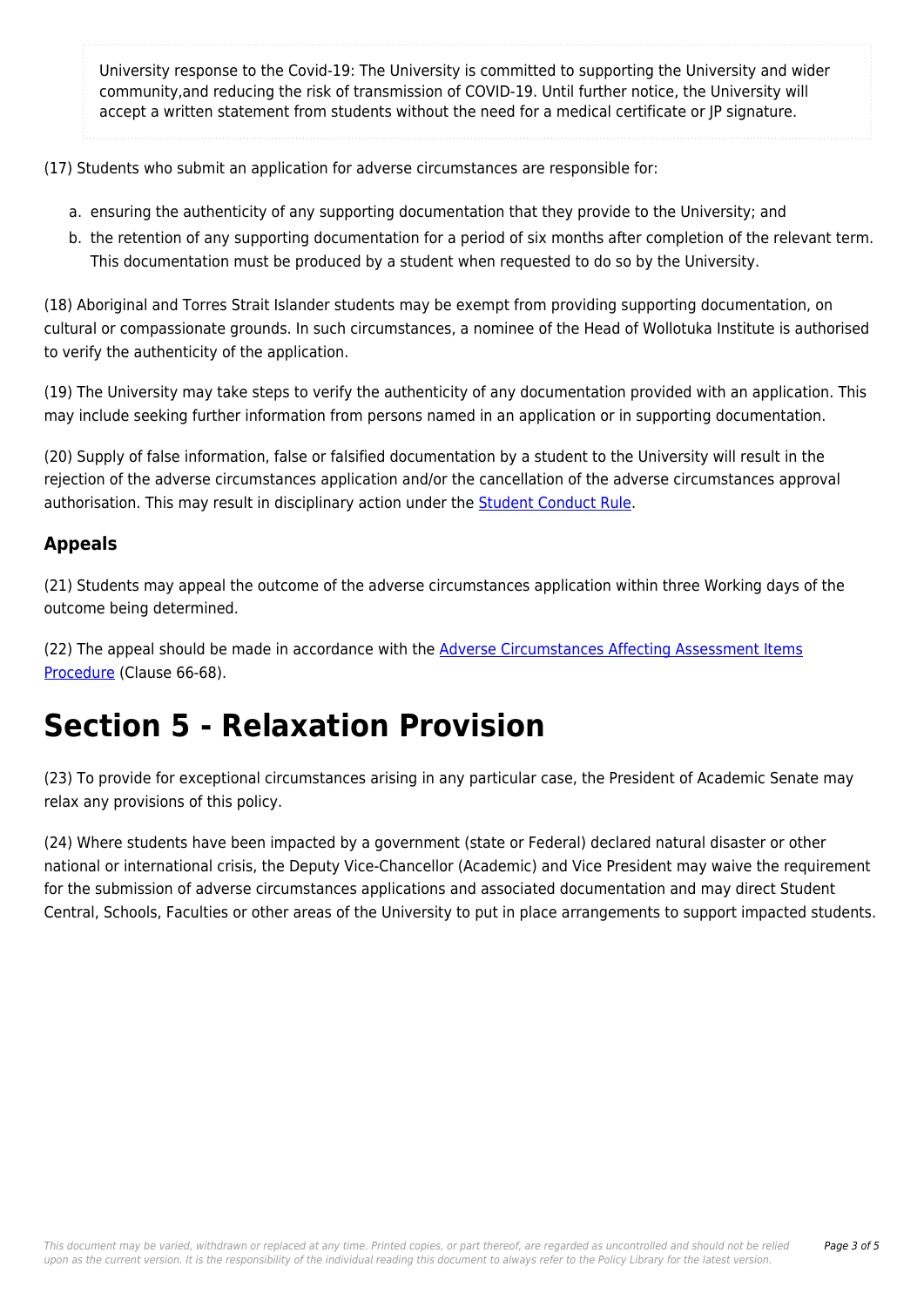#### **Status and Details**

| <b>Status</b>                | Current                                                                                |
|------------------------------|----------------------------------------------------------------------------------------|
| <b>Effective Date</b>        | 30th March 2020                                                                        |
| <b>Review Date</b>           | 30th June 2020                                                                         |
| <b>Approval Authority</b>    | Academic Senate                                                                        |
| <b>Approval Date</b>         | 27th March 2020                                                                        |
| <b>Expiry Date</b>           | Not Applicable                                                                         |
| <b>Responsible Executive</b> | David Donnelly<br>Associate Director, Student and Academic Administration<br>4921 5389 |
| <b>Enquiries Contact</b>     | Cathie Shanahan<br>Senior Manager, Academic Governance & Compliance                    |
|                              | <b>Student Central</b>                                                                 |

#### **Glossary Terms and Definitions**

**"Academic Senate"** - The Academic Senate of the University as described in the University of Newcastle Act 1989.

**"Council"** - The governing authority of the University established under section 8A of the University of Newcastle Act 1989.

**"University"** - The University of Newcastle, a body corporate established under sections 4 and 5 of the University of Newcastle Act 1989.

**"Working day"** - Any day other than Saturday, Sunday, or a public holiday in Newcastle, on which business may be conducted.

**"Reasonable Adjustment Plan"** - A document developed by a student with disability and the University's AccessAbility Team which records reasonable adjustments.

**"Adverse circumstances approval authorisation"** - The email issued to the student's University of Newcastle student email account, approving an adverse circumstances request.

**"Assessment item"** - Any form of work used to measure student learning outcomes and to determine the final result for a student in a course.

**"Course"** - When referring to a course offered by the University, a course is a set of learning activities or learning opportunities with defined, assessed and recorded learning outcomes. A course will be identified by an alphanumeric course code and course title. Course types include core courses, compulsory courses, directed courses, capstone courses and electives. For all other uses of this term, the generic definition applies.

**"Student"** - A person formally enrolled in a course or active in a program offered by the University or affiliated entity.

**"Disciplinary action"** - When used in relation to staff of the University, this is as defined in the applicable and current Enterprise Bargaining Agreement, or the staff member's employment contract. When used in relation to students of the University, this is as defined in the Student Conduct Rule.

**"Term"** - When referring to an academic period, term means a period of time aligned to an academic year for the delivery of a course in which students enrol and for which they are usually charged fees for example semesters,